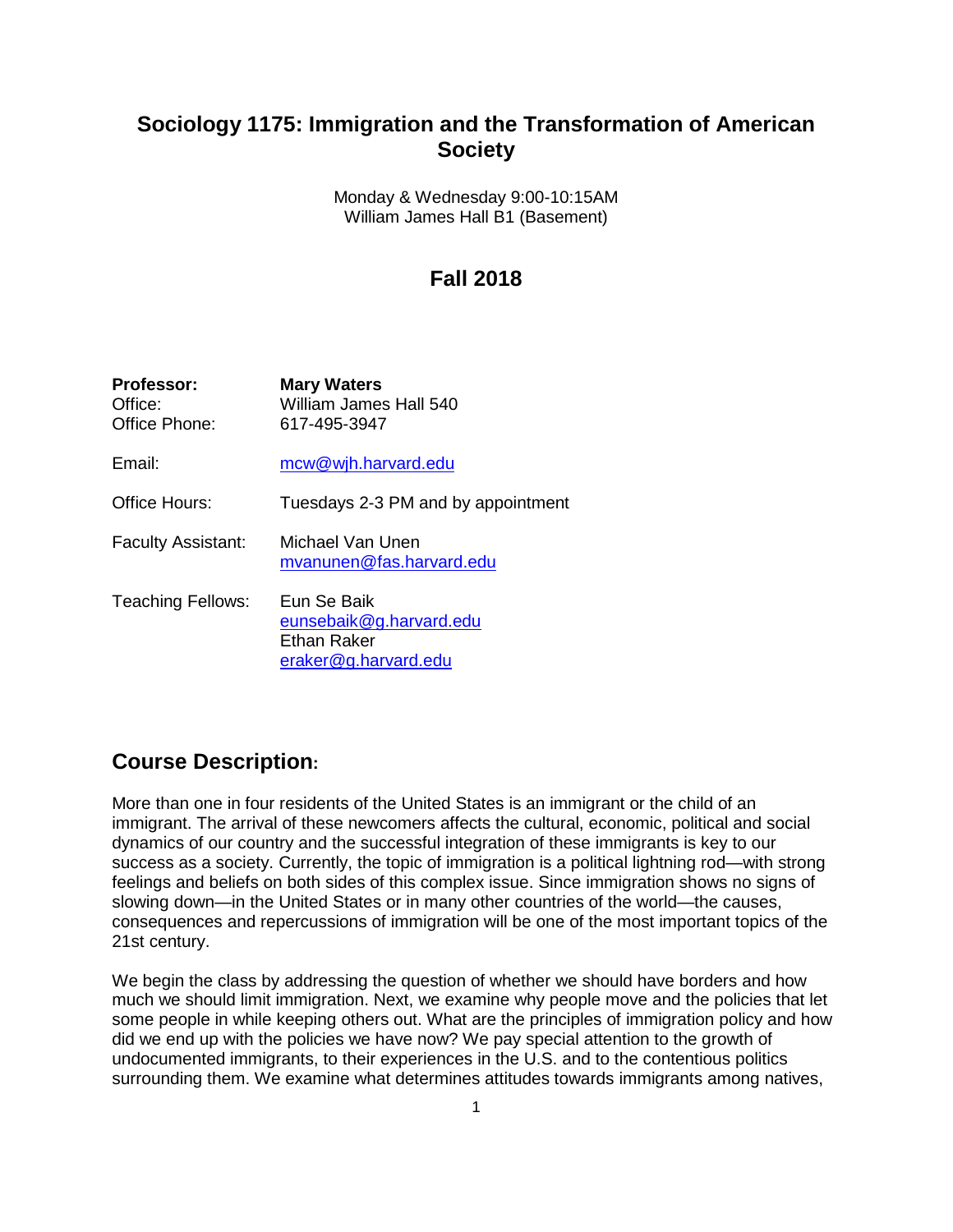both now and in the past. We then consider the process by which foreign "outsiders" become integrated (or not) in their new home. What does it mean to become an American? How do sociologists theorize about the integration process? We will examine the experiences of the immigrants themselves, and their children, the second generation. We also look at the challenges immigrants bring to American society—post 9/11 concerns about security, questions about democracy and language use, debates about tolerance and multiculturalism, and questions of asylum and refugee admissions. The course is open to anyone with an interest in immigration and a willingness to examine issues that raise difficult moral, political and academic questions. There are no prerequisites and first year students are most welcome.

Because we deal with current immigration policy and it is a subject of much debate and change currently, this syllabus will probably change over the course of the semester.

## **Required Readings:**

Readings include articles, book chapters and reports and they are all available through the course web page. There are no books to purchase for the course although if you want some recommendations of books, I will provide some.

## **Course Requirements:**

## **Attend the lectures and use your computer to take notes, but not to surf the web.**

I will not take attendance or ban computers. You are adults. But please be aware that research shows that you do not learn as much if you multitask and I find it rude when I work hard to teach and people are doing something else online. If you cannot keep yourself from shopping, checking Instagram and facebook or anything else you do online, leave your computer at home.

## **A midterm, and four short papers of about 4-6 pages in length: (80%)**

- A midterm exam (20%) (October 22)
- A visit and observation of immigration court in downtown Boston, OR a visit to an immigrant serving institution. (15%) (due by the end of the semester, your visit to court will be scheduled)
- Memo to a member of congress or senator advising a stance on a contentious issue related to immigration, based in research evidence (15%) (due November 5)
- An interview with an immigrant and analysis of the interview 15% (due November 30)
- An analysis of a video or novel about immigrant life in terms of the theories of the class (15%) (due December 10)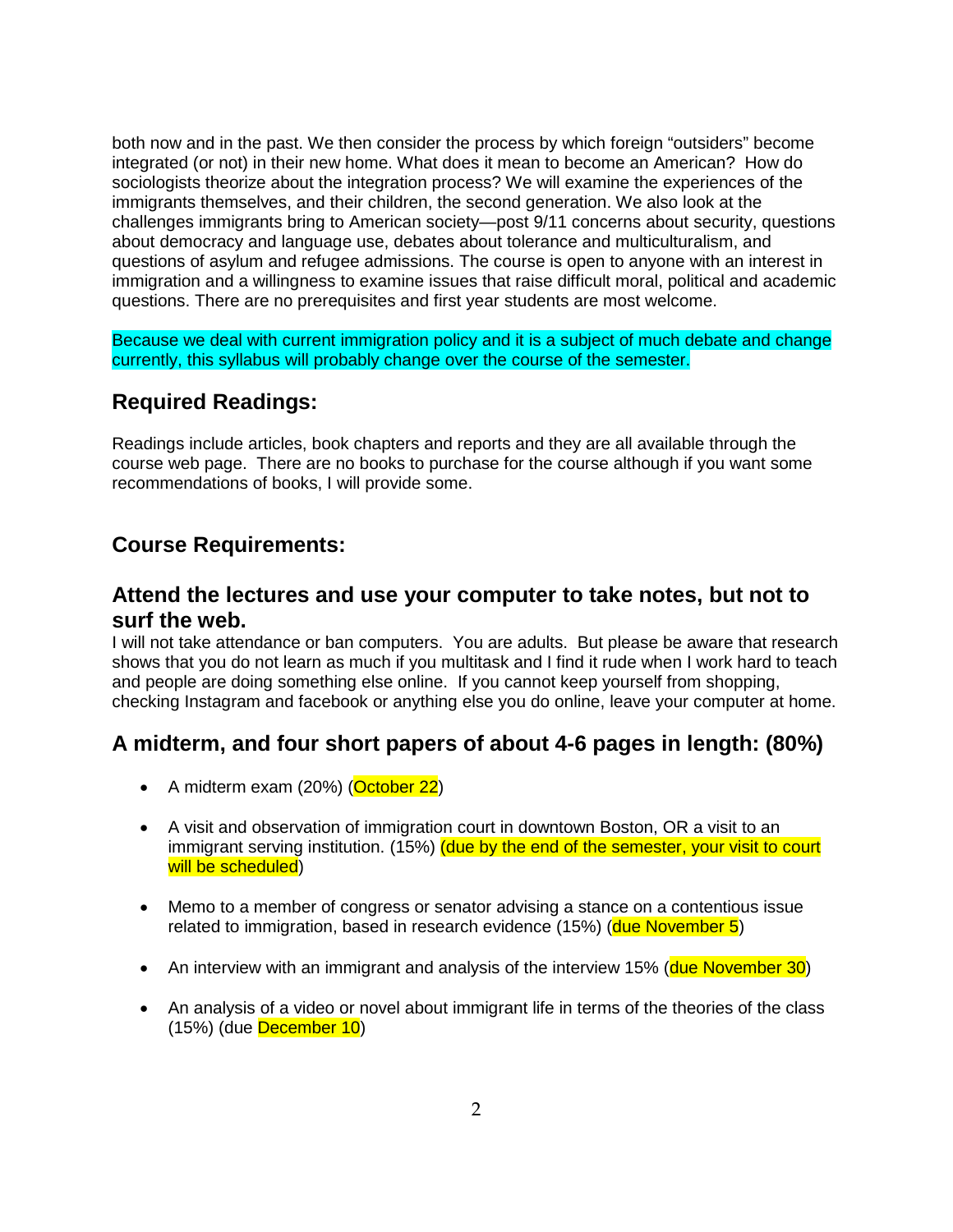# **Section Participation (20%)**

• Active participation, showing evidence that you have completed all the readings. There may also be graded section activities.

# **Course Policies:**

• Assignments should always be submitted **ONLINE** on the day they are due to the folder on the website. They are due on the date indicated. Late papers will receive a grade reduction for every day they are late.

# **Academic Integrity**

# **Written Assignments**

Discussion and the exchange of ideas are essential to academic work and I encourage you to discuss the assignments and the readings with one another. For assignments in this course, you should ensure that any written work you submit for evaluation is the result of your own research and writing and that it reflects your own approach to the topic. You must also adhere to standard citation practices in this discipline and properly cite any books, articles, websites, lectures, etc. that have helped you with your work. If you received any help with your writing (feedback on drafts, etc.), you must also acknowledge this assistance.

Team projects will be identified and special instructions about collaboration clearly described in the assignment guidelines.

## **COURSE SCHEDULE AND READING ASSIGNMENTS:**

| <b>CLASS</b><br><b>DATE</b> | <b>READING ASSIGNMENTS</b><br><b>IMPORTANT DUE DATES</b>                                                                     |
|-----------------------------|------------------------------------------------------------------------------------------------------------------------------|
| WEEK <sub>1</sub>           | Introduction to the Course                                                                                                   |
| Wednesday<br>September 5    | Reading:<br>Gibbons, Ann. (2017) "Busting Myths of Origin" Science Magazine vol<br>356 Issue 6339 May 19, 2017. pp. 678-681. |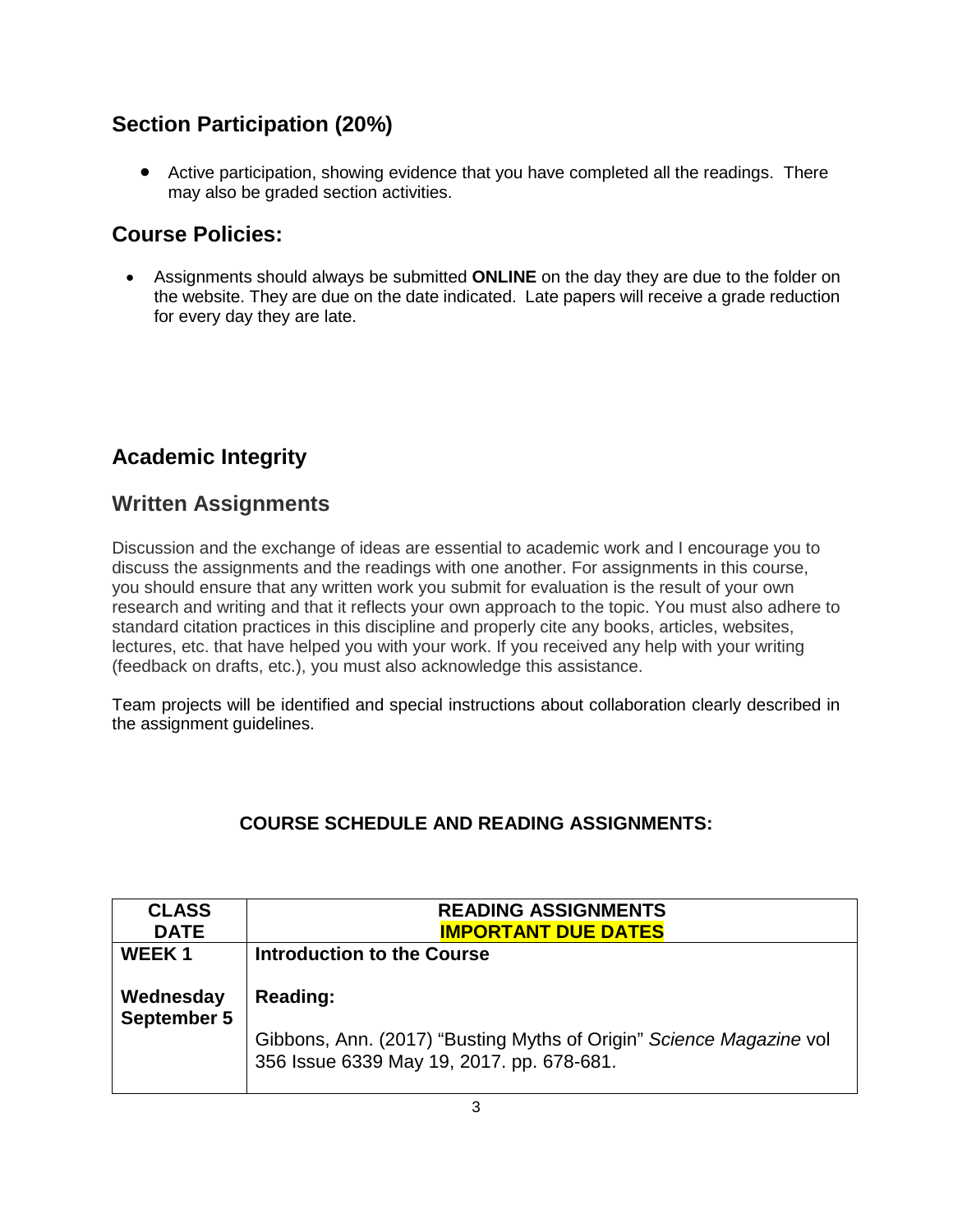| <b>WEEK2</b>                  | How does American immigration work?                                                                                                                                                                                                                                                                          |
|-------------------------------|--------------------------------------------------------------------------------------------------------------------------------------------------------------------------------------------------------------------------------------------------------------------------------------------------------------|
|                               | What are the causes of current sharp differences on immigration?                                                                                                                                                                                                                                             |
| <b>Monday</b>                 |                                                                                                                                                                                                                                                                                                              |
| <b>September</b>              | Readings:                                                                                                                                                                                                                                                                                                    |
| 10                            |                                                                                                                                                                                                                                                                                                              |
| Wednesday<br><b>September</b> | https://www.americanimmigrationcouncil.org/research/how-united-<br>states-immigration-system-works                                                                                                                                                                                                           |
| 12                            |                                                                                                                                                                                                                                                                                                              |
|                               | https://www.americanimmigrationcouncil.org/research/asylum-united-<br><b>states</b>                                                                                                                                                                                                                          |
|                               | Bergeron, Claire (2013) "Going to the Back of the Line: A Primer on<br>Lines, Visa Categories and Wait Times" Migration Policy Institute Issue<br>Brief No. 1 March                                                                                                                                          |
|                               | https://www.migrationpolicy.org/research/going-back-line-primer-lines-<br>visa-categories-and-wait-times                                                                                                                                                                                                     |
|                               | Zolberg, A. (2007). "Immigration Control Policy: Law and<br>Implementation." In Waters, M. & Ueda, R. (Eds.) The New Americans:<br>A Guide to Immigration Since 1965, pp. 29-42. Cambridge, MA:<br><b>Harvard University Press.</b>                                                                          |
|                               | Jacobson, Louis. 2017. "Is Being in the United States Unlawfully a<br>Crime?"                                                                                                                                                                                                                                |
|                               | http://www.politifact.com/florida/statements/2017/mar/15/florida-<br>conference-catholic-bishops/being-united-states-unlawfully-crime/                                                                                                                                                                       |
|                               | Maureen Craig and Jennifer Richeson. 2017. "Information about the<br>U.S. racial demographic shift triggers concerns about anti-White<br>discrimination among the prospective White "minority"" PLOS one.<br>September 27, 2017.<br>http://journals.plos.org/plosone/article?id=10.1371/journal.pone.0185389 |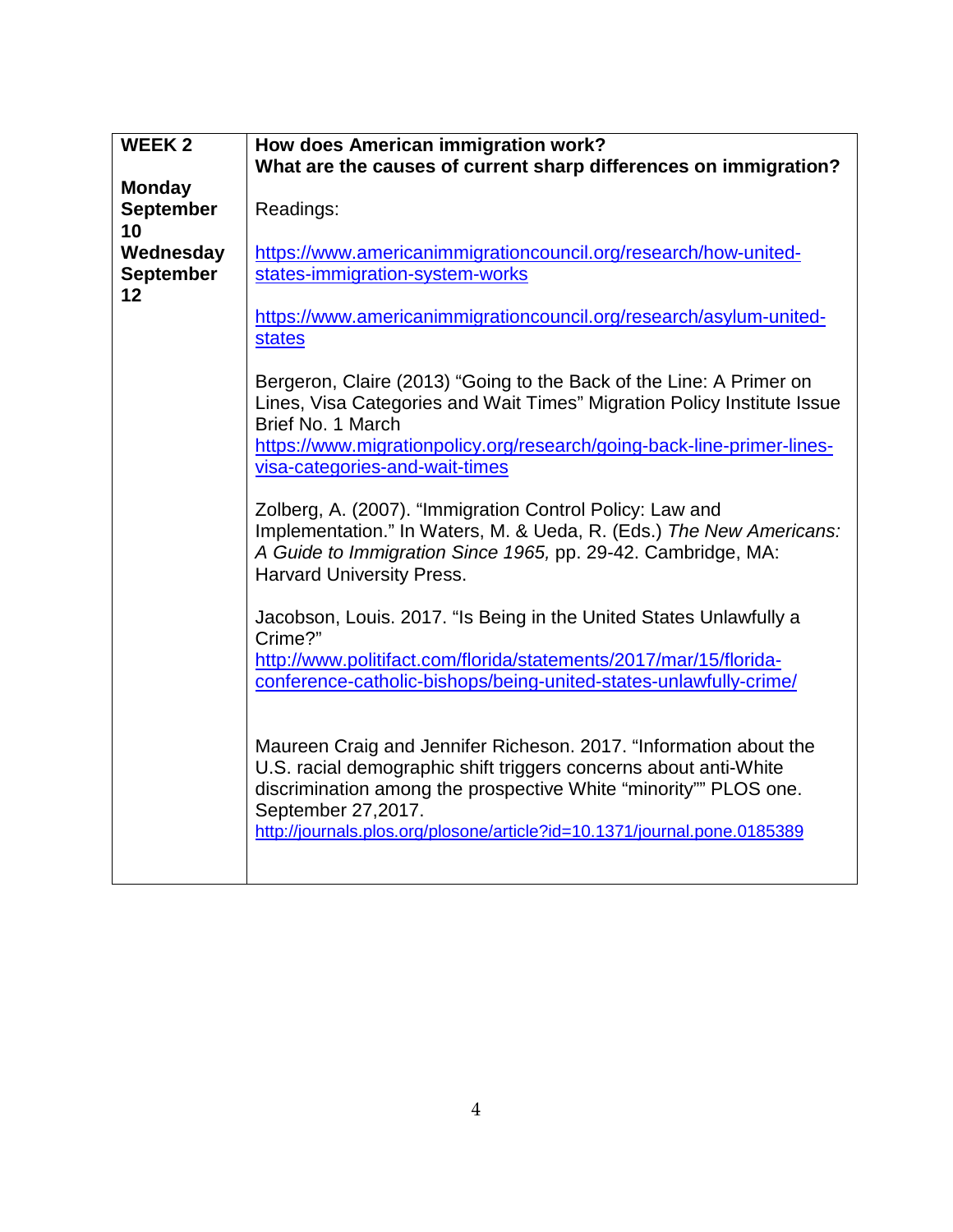| <b>WEEK3</b>                                         | Is it Ethical to Have a Border that Keeps People from Moving?                                                                                                                                                                                                 |
|------------------------------------------------------|---------------------------------------------------------------------------------------------------------------------------------------------------------------------------------------------------------------------------------------------------------------|
|                                                      | <b>Refugees in Worldwide Perspective</b>                                                                                                                                                                                                                      |
| <b>Monday</b><br><b>September</b><br>17              | Readings:                                                                                                                                                                                                                                                     |
| Wednesday<br><b>September</b><br>19                  | Carens, Joseph H. 1987. Aliens and Citizens: The Case for Open<br>Borders. The Review of Politics 49(2): 251-73.                                                                                                                                              |
|                                                      | Clemens, Michael A. 2011. "Economics and Emigration: Trillion Dollar<br>Bills on the Sidewalk?" Journal of Economic Perspectives 25(3)<br>Summer: 83-106.                                                                                                     |
|                                                      | Zolberg, Aristide 2012 "Why Not the Whole World? Ethical Dilemmas of<br>Immigration Policy." American Behavioral Scientist 56(9): 1204-1222.                                                                                                                  |
|                                                      | Miller, David 2014 "Immigration: The Case for Limits" in Andrew I.<br>Cohen and Christopher Heath Wellman, eds. Contemporary Debates in<br><b>Applied Ethics Wiley Blackwell.</b>                                                                             |
|                                                      | Beinart, Peter 2017 "How the Democrats Lost Their Way on<br>Immigration" The Atlantic Magazine July/August,<br>https://www.theatlantic.com/magazine/archive/2017/07/the-democrats-<br>immigration-mistake/528678/                                             |
| <b>WEEK4</b>                                         | <b>Explaining International Migration: Why do People Move?</b><br><b>Theoretical Approaches</b>                                                                                                                                                               |
| <b>Monday</b><br><b>September</b><br>24<br>Wednesday | Guest Lecture: Professor Jocelyn Viterna<br><b>Conditions in Central America</b>                                                                                                                                                                              |
| <b>September</b><br>26                               | Readings:                                                                                                                                                                                                                                                     |
|                                                      | Massey, Douglas S. 1999. "Why Does Immigration Occur? A<br>Theoretical Synthesis." Pp. 34-52 in The Handbook of International<br>Migration: The American Experience, edited by C. Hirschman, P.<br>Kasinitz and J. DeWind. New York: Russell Sage Foundation. |
|                                                      | Zolberg, Aristide 1999 "Matters of State: Theorizing Immigration Policy"<br>pp. 71-93 in Charles Hirschman, Philip Kasinitz and Josh DeWind, eds.<br>The Handbook of International Migration: The American Experience.<br>NY: Russell Sage Foundation.        |
|                                                      | Garip, Filiz 2012. "Discovering Diverse Mechanisms of Migration: the<br>Mexico-U.S. Stream 1970-2000" Population and Development Review                                                                                                                       |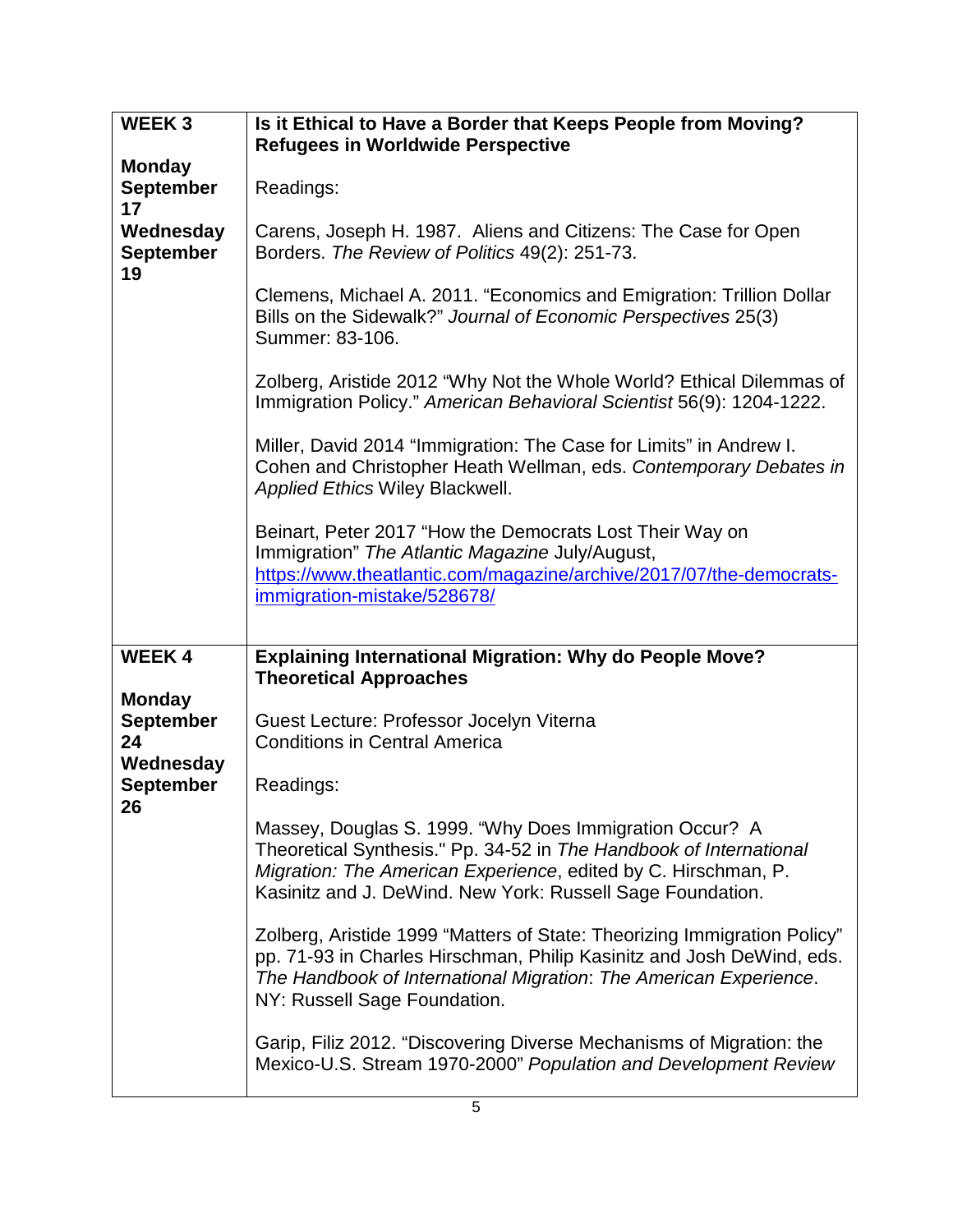|                                                      | Kennedy, Elizabeth. 2014. "No Childhood Here: Why Central American<br>Children are Fleeing Their Homes" American Immigration Council<br>Report July 2014.                                                                                                                       |
|------------------------------------------------------|---------------------------------------------------------------------------------------------------------------------------------------------------------------------------------------------------------------------------------------------------------------------------------|
| <b>WEEK5</b>                                         | Overview of U.S. Immigration History, Law and Policy 1790 to 1924                                                                                                                                                                                                               |
| <b>Monday</b><br>October 1                           | Readings:                                                                                                                                                                                                                                                                       |
| Wednesday<br>October 3                               | Ngai, Mae. 2003. "The Strange Career of the Illegal Alien: Immigration<br>Restriction and Deportation Policy in the United States", 1921-1965. 21<br>Law & History Review 69: 1-32.                                                                                             |
|                                                      | David Fitzgerald and David Cook Martin. Culling the Masses: the<br>Democratic Origins of Racist Immigration Policy in the Americas<br>Cambridge: Harvard University Press. 2014 Chapter 3.                                                                                      |
|                                                      | Boissoneault, Lorraine. 2017. "How the 19th Century Know Nothing<br>Party Reshaped American Politics." Smithsonian Magazine January 26,<br>2017.<br>https://www.smithsonianmag.com/history/immigrants-conspiracies-and-<br>secret-society-launched-american-nativism-180961915/ |
|                                                      | Paul A. Kramer. 2017. "Not Who We Are." Slate February 3, 2017.<br>http://www.slate.com/articles/news_and_politics/history/2017/02/trump_<br>s muslim ban and the long history of american nativism.html                                                                        |
| <b>WEEK6</b>                                         | <b>Immigration Law Since 1996</b>                                                                                                                                                                                                                                               |
| <b>Monday</b><br>October 1<br>Wednesday<br>October 3 | Douglas Massey, Jorge Durand, and Karen A. Pren. 2016. "Why Border<br>Enforcement Backfired." American Journal of Sociology 121(5) March:<br>1557-1600.                                                                                                                         |
|                                                      | Mary C. Waters and Marisa Gerstein Pineau, eds. 2016. The<br>Integration of Immigrants into American Society Washington D.C.:<br>National Academy Press, selected pages.                                                                                                        |
|                                                      | Jeffrey Sessions Remarks to the Executive Office for Immigration<br>Review. U.S. Department of Justice. October 12, 2017.<br>https://www.justice.gov/opa/speech/attorney-general-jeff-sessions-<br>delivers-remarks-executive-office-immigration-review                         |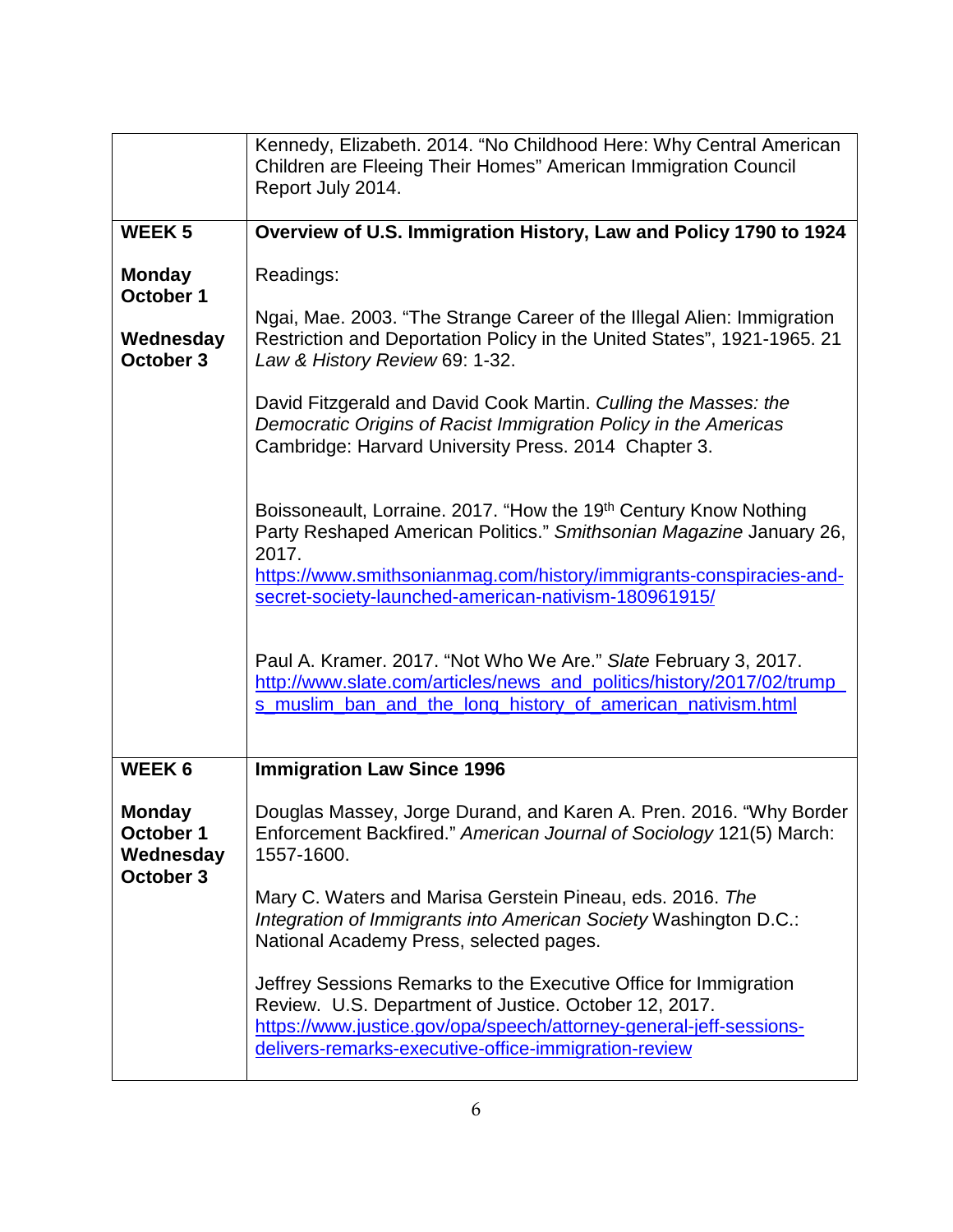| <b>WEEK7</b><br><b>Monday</b><br>October 15 | <b>Undocumented Immigration, Temporary Protected Status,</b><br><b>Dreamers</b><br>Readings:                                                                                                                                             |
|---------------------------------------------|------------------------------------------------------------------------------------------------------------------------------------------------------------------------------------------------------------------------------------------|
| Wednesday<br>October 17                     | Holmes, Seth. 2013. "Worth Risking Your Life?" Chapter 1 in Fresh<br>Fruit, Broken Bodies: Migrant Farmworkers in the United States.<br>Berkeley: University of California Press. Pp. 1-29.                                              |
|                                             | Roberto Gonzalez. 2011. "Learning to be Illegal: Undocumented Youth<br>and Shifting Legal Contexts in the Transition to Adulthood." American<br>Sociological Review 76(4): 601-619.                                                      |
|                                             | Carola Suarez-Orozco, Hirokazu Yoshikawa, Robert Teranishi, and<br>Marcelo Suarez-Orozco. 2011. "Growing Up In the Shadows: The<br>Developmental Implications of Unauthorized Status" Harvard<br>Educational Review 81(3) Fall: 438-472. |
|                                             | Jens Hainmueller et.al. 2017. "Protecting Unauthorized Immigrant<br>Mothers Improves Their Children's Mental Health." Science 357<br>(September 8): 1041-1044.                                                                           |
|                                             | Cybelle Fox Three Worlds of Relief: Race, Immigration and the<br>American Welfare State from the Progressive Era to the New Deal<br>Princeton: Princeton University Press. 2012. Chapters 6 and 7.                                       |
| <b>WEEK8</b>                                | <b>MONDAY OCTOBER 22 MIDTERM EXAM</b>                                                                                                                                                                                                    |
| <b>Monday</b>                               | <b>The Border</b>                                                                                                                                                                                                                        |
| October 22<br>Wednesday<br>October 24       | Begley, Josh 2016. Video: Best of Luck With the Wall<br>https://theintercept.com/2016/10/26/best-of-luck-with-the-wall/                                                                                                                  |
|                                             | Guerrero, Jean and Leonardo Castaneda. 2017. "America's Wall:<br>Decades Long Struggle to Secure U.S. Mexico Border" November 12,<br>2017. Investigative Newsource, San Diego<br>https://border.inewsource.org/                          |
|                                             | D.K. 2014. "Barack Obama: The Border is not the Problem" The<br>Economist<br>https://www.economist.com/blogs/democracyinamerica/2014/11/barack<br>-obama-and-immigration                                                                 |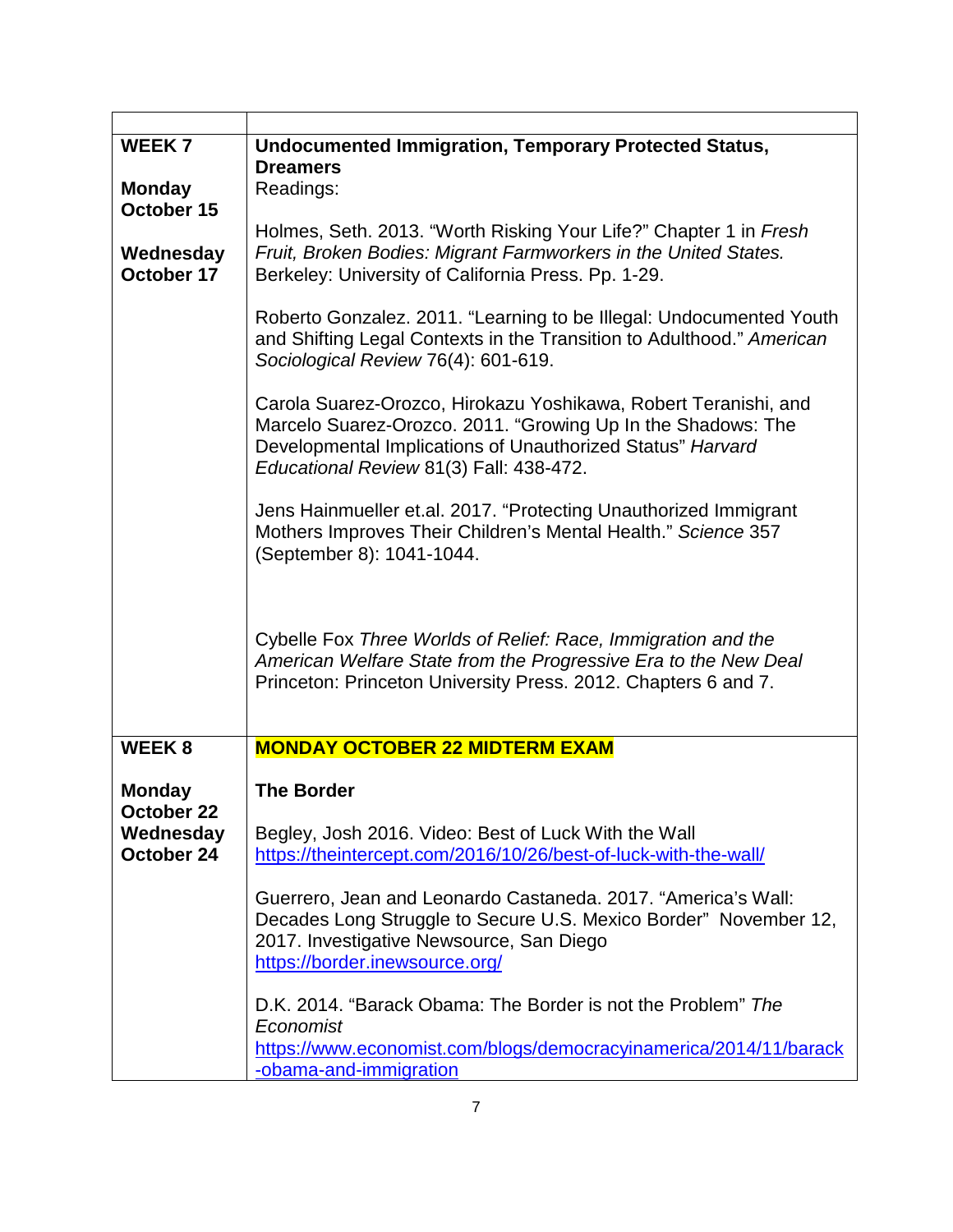|                                                        | Rosenblum, Marc R. and Faye Hipsman. 2016. "Border Metrics: How to<br>Effectively Measure Border Security and Immigration Control" Migration<br>Policy Institute. January.<br>American Civil Liberties Union. "The Constitution in the 100 Mile Border<br>Zone"<br>https://www.aclu.org/other/constitution-100-mile-border-zone                                                                                                                                                                                                                                                                                                                                                                           |
|--------------------------------------------------------|-----------------------------------------------------------------------------------------------------------------------------------------------------------------------------------------------------------------------------------------------------------------------------------------------------------------------------------------------------------------------------------------------------------------------------------------------------------------------------------------------------------------------------------------------------------------------------------------------------------------------------------------------------------------------------------------------------------|
| <b>WEEK9</b>                                           | <b>Enforcement Policy: Detention Deportation Crimmigration</b>                                                                                                                                                                                                                                                                                                                                                                                                                                                                                                                                                                                                                                            |
| <b>Monday</b><br>October 29                            | Readings:                                                                                                                                                                                                                                                                                                                                                                                                                                                                                                                                                                                                                                                                                                 |
| Wednesday<br>October 31                                | Ewing, Walter A., Daniel E. Martinez, and Ruben G. Rumbaut. 2015.<br>"The Criminalization of Immigration in the United States" Report of the<br>American Immigration Council. July.<br>https://www.americanimmigrationcouncil.org/research/criminalization-<br>immigration-united-states<br>Waters, Mary C. 2016 "Crime and Immigration: New Forms of Exclusion<br>and Discrimination" Issues in Science and Technology, Fall: 29-38.<br>Stillman, Sarah 2018. "When Deportation is a Death Sentence" The<br>New Yorker January 15.<br>O'Neil, Kevin 2010. "Hazelton and Beyond: Why Communities Try to<br>Restrict Immigration." Migration Information Source Migration Policy<br>Institute. November 1. |
| <b>WEEK10</b>                                          | <b>MONDAY November 5 Assignment 1: POLICY MEMO DUE</b>                                                                                                                                                                                                                                                                                                                                                                                                                                                                                                                                                                                                                                                    |
| <b>Monday</b><br>November 5<br>Wednesday<br>November 7 | <b>Assimilation: Classic and Segmented Theories</b><br>Readings:<br>Portes, Alejandro and Min Zhou. 1993. "The New Second Generation:<br>Segmented Assimilation and Its Variants," Annals of the American<br>Academy of Political and Social Science 530: 74-96<br>Alba and Nee, Remaking the American Mainstream. Chapters 1 and 2<br>(pages 1-66).<br>Basch, Linda, Nina Glick Schiller, and Cristina Szanton Blanc.<br>1995. From Immigrant to Transmigrant: Theorizing Transnational                                                                                                                                                                                                                  |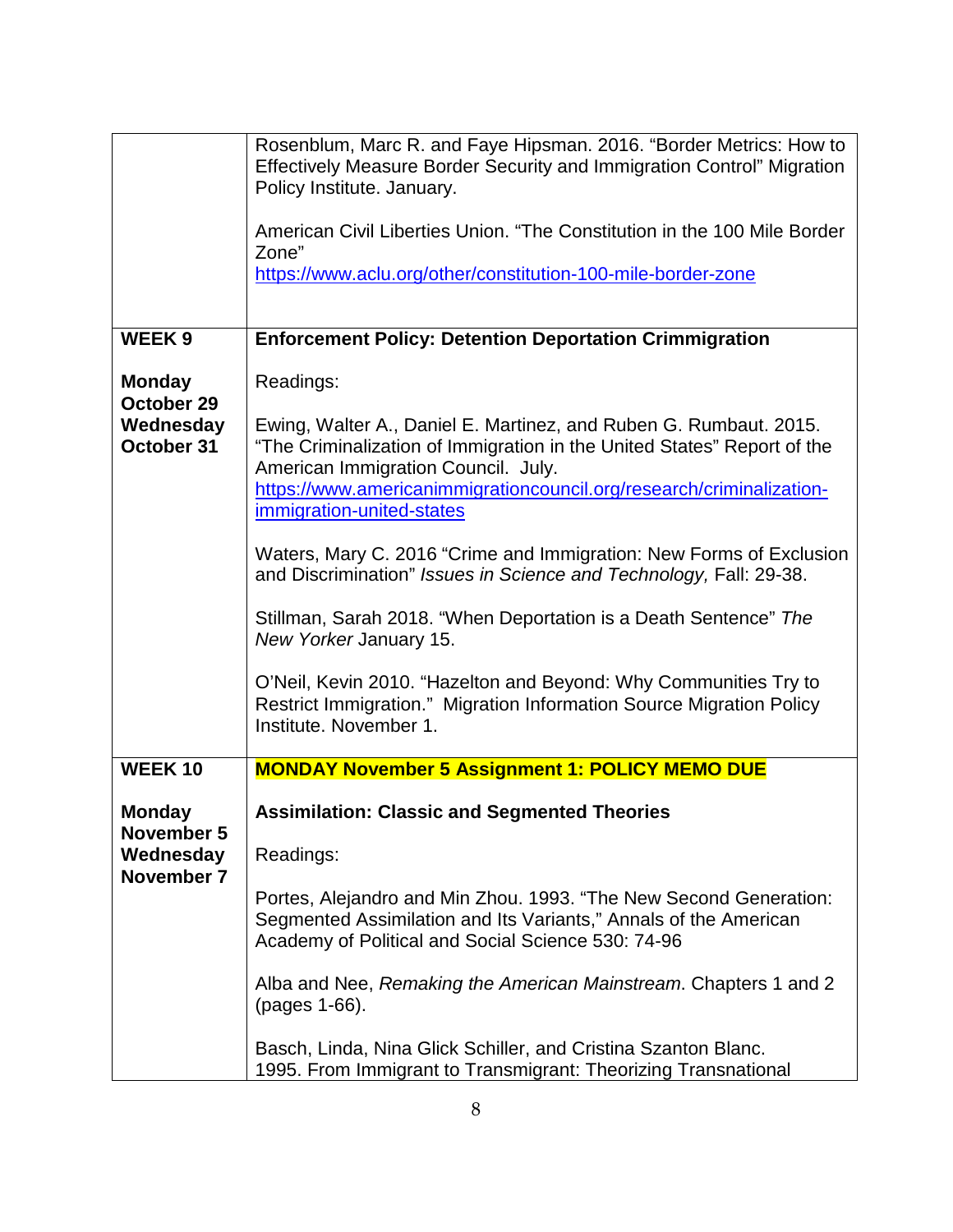|                              | Migration. Anthropological Quarterly 68(1): 48-63.                                                                                                                                                                                                                                                                |
|------------------------------|-------------------------------------------------------------------------------------------------------------------------------------------------------------------------------------------------------------------------------------------------------------------------------------------------------------------|
|                              |                                                                                                                                                                                                                                                                                                                   |
| <b>WEEK11</b>                | Assimilation: Outcomes for Immigrants and their Children                                                                                                                                                                                                                                                          |
| <b>Monday</b><br>November 12 | Readings:                                                                                                                                                                                                                                                                                                         |
| Wednesday<br>November 14     | Huntington, Samuel P. 2004. "The Hispanic Challenge." Foreign Policy<br>March/April: 30-45.                                                                                                                                                                                                                       |
|                              | Citrin, Jack, Amy Lerman, Michael Murakami and Kathryn Pearson.<br>2007. Testing Huntington: Is Hispanic Immigration a Threat to American<br>Identity? Perspectives on Politics 5: 31-48.                                                                                                                         |
|                              | Kasinitz, Philip, John H. Mollenkopf, Mary C. Waters and Jennifer<br>Holdaway. 2008. Inheriting the City: The Children of Immigrants Come<br>of Age. Harvard University Press. Ch. 1, 5 and 11.                                                                                                                   |
|                              | Waters, Mary C. and Marisa Gerstein Pineau, eds. 2016. The<br>Integration of Immigrants into American Society. Washington, D.C.:<br>National Academies Press. (read the executive summary and skim the<br>chapters).<br>https://www.nap.edu/catalog/21746/the-integration-of-immigrants-into-<br>american-society |
|                              | Blau, Francine and Christopher Mackie, eds. 2017. The Economic and<br>Fiscal Consequences of Immigration. Washington D.C.: National<br>Academies Press. (read the executive summary and skim the chapters)                                                                                                        |
| <b>WEEK12</b>                | <b>Race and the Second Generation</b>                                                                                                                                                                                                                                                                             |
| <b>Monday</b><br>November 19 | Readings:                                                                                                                                                                                                                                                                                                         |
|                              | Lee, Jennifer and Frank D. Bean. 2007. Reinventing the Color Line:<br>Immigration and America's New Racial/Ethnic Divide. Social Forces<br>86:1-26.                                                                                                                                                               |
|                              | Tuan, Mia. 1999. Neither Real Americans nor Real Asians?<br>Multigeneration Asian Ethnics Navigating the Terrain of Authenticity.<br>Qualitative Sociology 22:105-125.                                                                                                                                            |
|                              | Kasinitz et al. 2009. Inheriting the City. Chapter 10 pp. 300-341.                                                                                                                                                                                                                                                |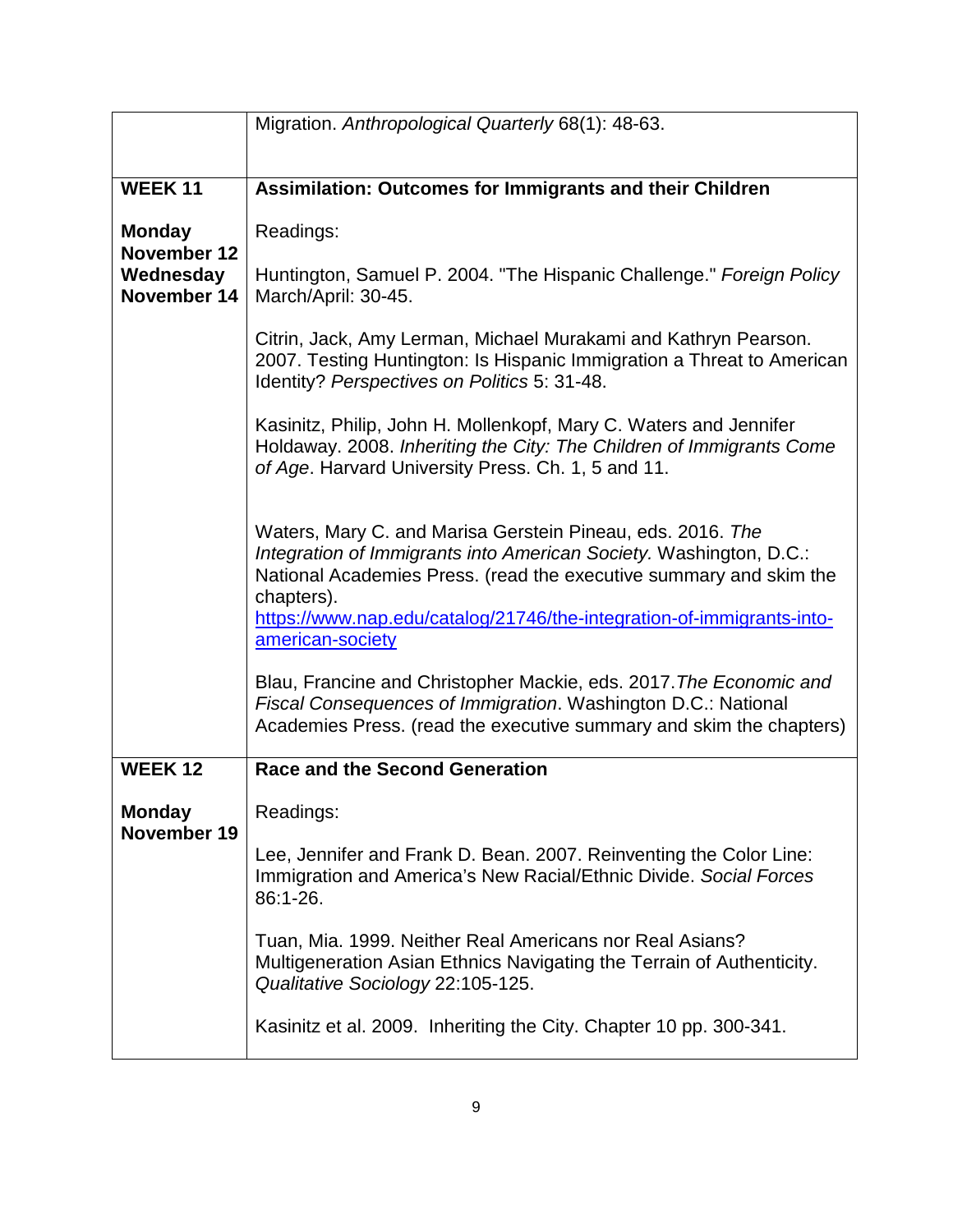|                              | Marrow, Helen B. 2009. "New Destinations and the American Colour<br>Line." Ethnic and Racial Studies 32(6): 1037-57.<br>Jimenez, Tomas R. 2008. "Mexican Immigrant Replenishment and the<br>Continuing Significance of Ethnicity and Race." American Journal of<br>Sociology 113(6): 1527-67                                                                                                                                                               |
|------------------------------|------------------------------------------------------------------------------------------------------------------------------------------------------------------------------------------------------------------------------------------------------------------------------------------------------------------------------------------------------------------------------------------------------------------------------------------------------------|
| <b>WEEK13</b>                | <b>Political Assimilation and Citizenship</b>                                                                                                                                                                                                                                                                                                                                                                                                              |
| <b>Monday</b><br>November 26 | <b>FRIDAY November 30 Assignment 3: INTERVIEW PAPER DUE</b>                                                                                                                                                                                                                                                                                                                                                                                                |
| Wednesday                    | Readings:                                                                                                                                                                                                                                                                                                                                                                                                                                                  |
| November 28                  | Schuck, Peter H. 2007. "Citizenship and Nationality Policy" pp. 43-55 in<br>Mary C. Waters, Reed Ueda and Helen Marrow, eds. The New<br>Americans: A Guide to Immigration Since 1965. Cambridge: Harvard<br><b>University Press</b><br>Bloemraad, Irene. 2011. "The Debate Over Multiculturalism:<br>Philosophy, Politics, and Policy." Washington, DC: Migration<br>Information Source.<br>http://www.migrationinformation.org/Feature/display.cfm?ID=854 |
|                              | Bloemraad, Irene. 2012. Being American / Becoming American:<br>Birthright Citizenship, Inequality and Immigrants' Sense of Belonging.<br>Studies in Law, Politics and Society.                                                                                                                                                                                                                                                                             |
|                              | Gelbaum, Emily 2017. "Building a Second Wall: USCIS Backlogs<br>Preventing Immigrants from Becoming Citizens" Report from the<br>National Partnership for New Americans.<br>http://partnershipfornewamericans.org/portfolio/npna-report-building-a-<br>second-wall-uscis-backlogs-preventing-immigrants-from-becoming-<br>citizens/<br><b>Birthright Citizenship:</b><br>https://www.nytimes.com/roomfordebate/2015/08/24/should-birthright-               |
|                              | citizenship-be-abolished                                                                                                                                                                                                                                                                                                                                                                                                                                   |
| <b>WEEK14</b>                | Immigration, Nativism, Public Opinion and the Rise of Trump                                                                                                                                                                                                                                                                                                                                                                                                |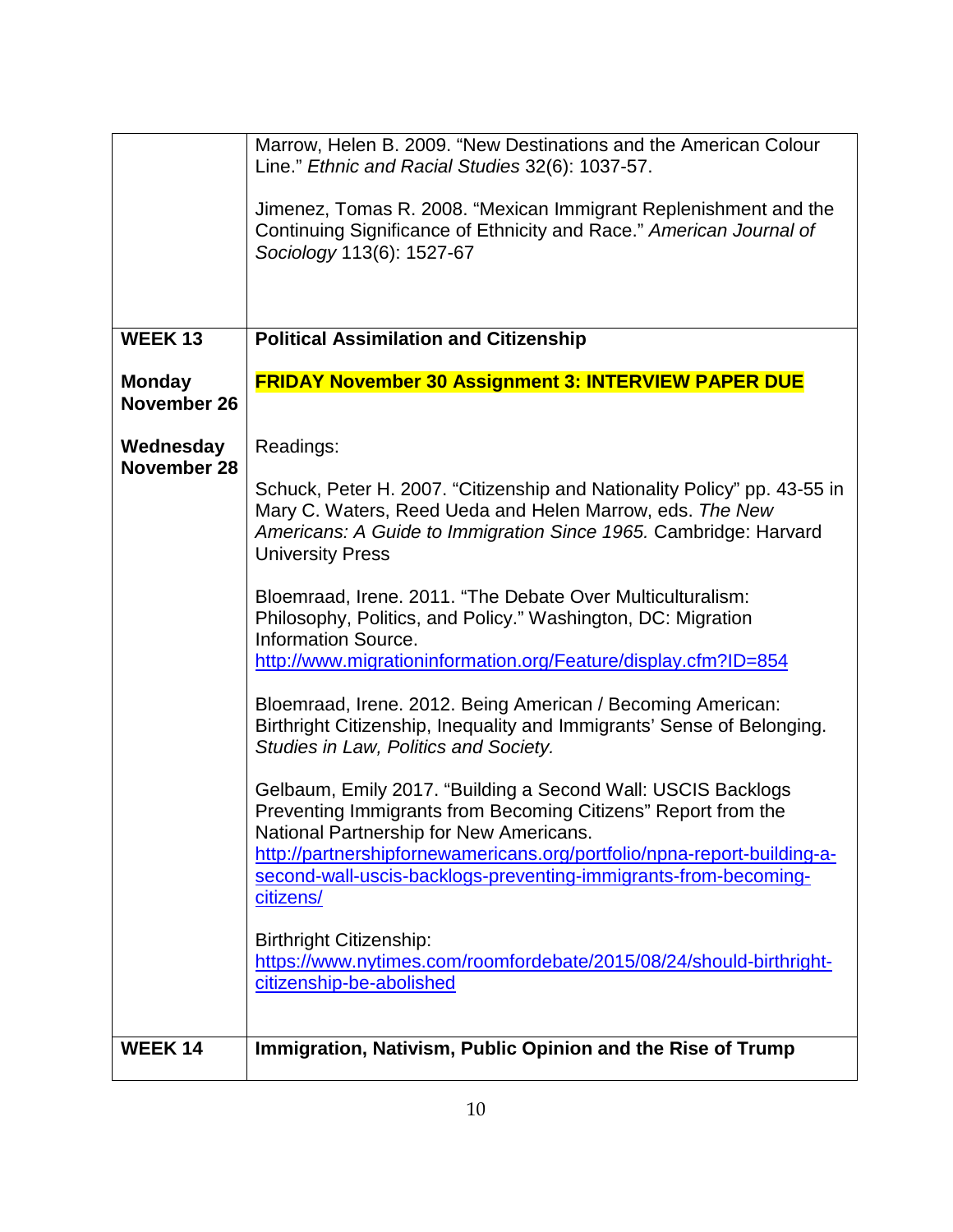| <b>Monday</b><br>December 3 | Readings:                                                                                                                                                                                   |
|-----------------------------|---------------------------------------------------------------------------------------------------------------------------------------------------------------------------------------------|
| Wednesday<br>December 5     | Alba, Richard and Nancy Foner. 2017 "Immigration and the Geography<br>of Polarization" City and Community.                                                                                  |
|                             | Lee, Tiane L. and Susan Fiske. 2006. "Not an outgroup, not yet an<br>ingroup: Immigrants in the stereotype content model." International<br>Journal of Intercultural Relations 30: 751-768. |
|                             | Zoltan Hajnal and Michael U. Rivera "Immigration, Latinos and White<br>Partisan Politics: The New Democratic Defection." American Journal of<br>Political Science 58(4) October: 773-789.   |

## **FINAL PAPER and Paper Number Two DUE: Monday December 10**

### **Assignment One Due November 5**

Prepare a memo for a policy maker (President, Senator, Congress member) with your analysis of how American immigration policy can be improved. Pick one aspect of immigration policy that you think is broken and discuss how it works now, how it might be improved and what the intended and unintended consequences of your new policy might be. Be sure to discuss the reasons the current law or policy came into existence, how you might change it, and what the prospects for passing such a change are. Who is likely to support your new proposal and who is likely to oppose it? Why?

### \_\_\_\_\_\_\_\_\_\_\_\_\_\_\_\_\_\_\_\_\_\_\_\_\_\_\_\_\_\_\_\_\_\_\_\_\_\_\_\_\_\_\_\_\_\_\_\_\_\_\_\_\_\_\_\_\_\_\_\_\_\_\_\_ **Assignment Two Due by the end of the semester.**

Observation of Immigration Court OR Observation of a Community Based Immigrant Institution

Detailed instructions will be handed out in class.